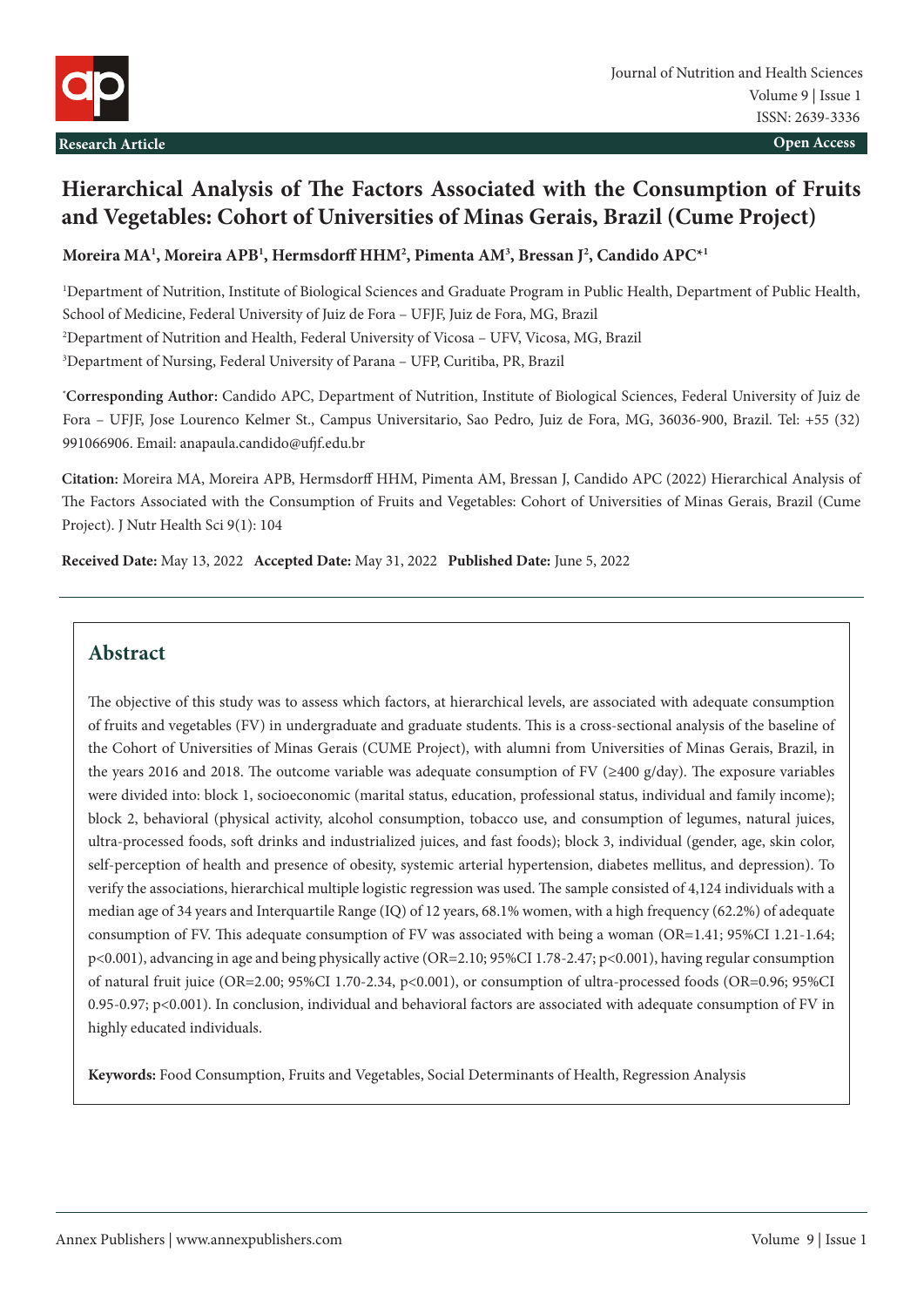#### **List of Abbreviations**

FV: fruits and vegetables. WHO: World Health Organization. DGBP: Dietary Guidelines for the Brazilian Population. Vigitel: surveillance of risk and protective factors for chronic diseases by telephone survey. CUME: Cohort of Universities of Minas Gerais. Q\_0: baseline questionnaire. UFV: Federal University of Vicosa. UFMG: Federal University of Minas Gerais UFJF: Federal University of Juiz de Fora. UFLA: Federal University of Lavras. UFOP: Federal University of Ouro Preto. FFQ: Food Frequency Questionnaire. ICC: Intraclass Correlation Coefficient. MW: minimum wage. BMI: Body Mass Index. PAHO: Pan American Health Organization. SAH: Systemic Arterial Hypertension. DM: Diabetes Mellitus. POF: Pesquisa de Orcamentos Familiares. IQ: interquartile range. CI: confidence interval.

## **Introduction**

The adequate consumption of fruits and vegetables (FV), according to the World Health Organization (WHO), is 400 grams per day to obtain the benefits for health and nutrition [1]. In order to raise people's awareness of these benefits and the importance of adequate consumption of fruit and vegetables for a healthy diet and lifestyle, 2021 was declared the International Year of Fruits and Vegetables [2]. The Dietary Guidelines for the Brazilian Population (DGBP) also emphasizes the importance of including FV in the main meals of the day, with illustrations and recommendations that support and encourage this adequate consumption [3].

In this context, promoting actions concerning this topic is extremely important for public health, since the consumption of FV is below the recommendations in most of the population [4]. In Brazil, inadequate intake of FV occurred in 77.5% of the population in the data presented by the surveillance of risk and protective factors for chronic diseases by telephone survey (Vigitel) in 2020 for adults in Brazil [5].

Evidence confirms that a diet with higher consumption of FV is associated with a lower risk of mortality, especially mortality from cardiovascular disease [6,7]. It is also suggested that inadequate consumption of FV was the cause of 3.9 million deaths worldwide in 2017 [8]. Many factors can be associated with FV consumption [9,10]. Therefore, in addition to investigating the adequate or inadequate consumption of FV, it is also important to assess which factors this consumption is associated with, in order to support more effective and targeted interventions.

Within this context, the objective of this study was to evaluate which factors, at hierarchical levels, are associated with adequate consumption of FV, in baseline participants of the Cohort of Universities of Minas Gerais – CUME Project.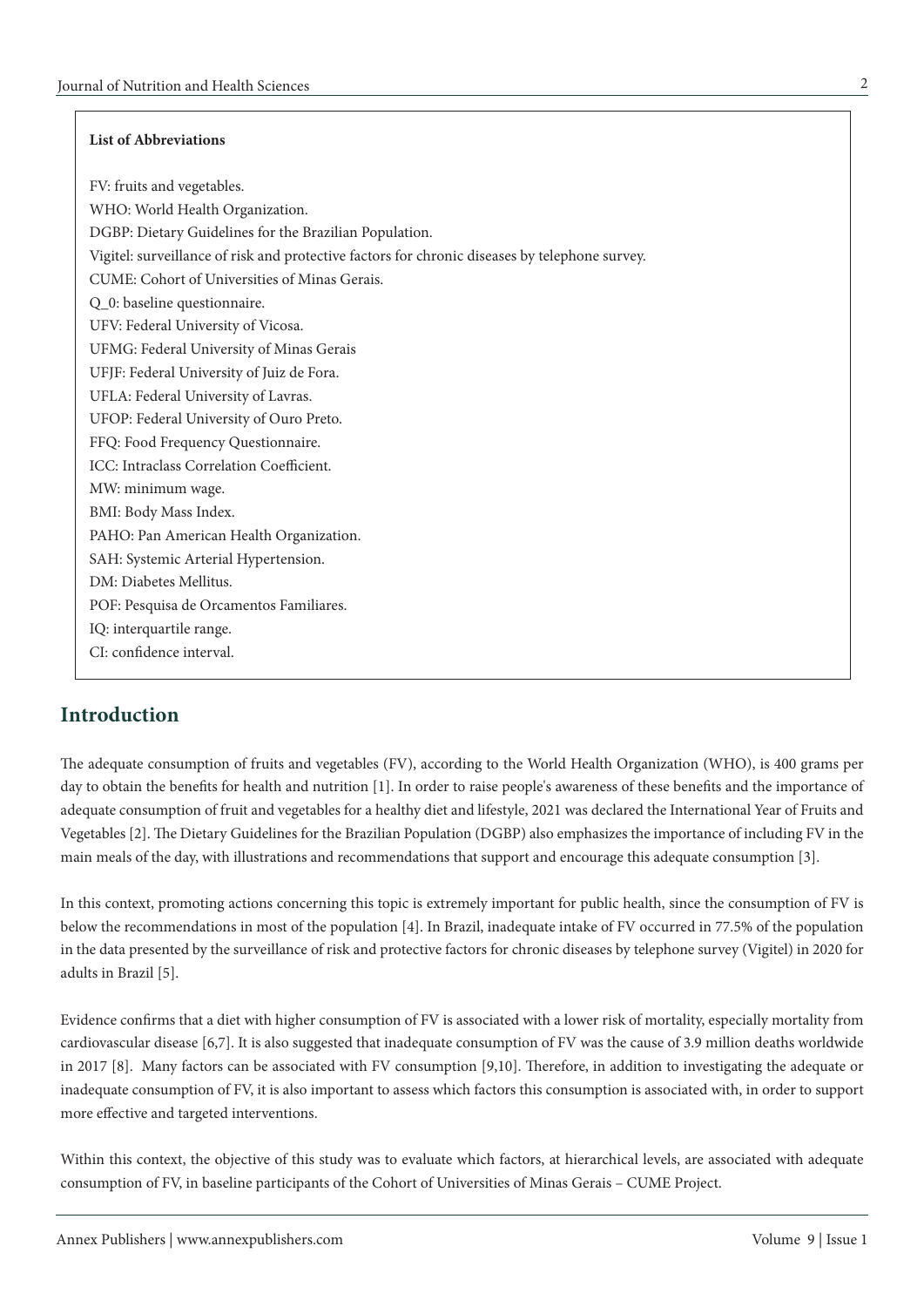### **Materials and Methods**

### **CUME Project and Study Sample**

This is a cross-sectional study with baseline data from the Cohort of Universities of Minas Gerais, CUME Project, from the questionnaires applied in 2016 and 2018. The CUME Project, with alumni from Federal Universities in the State of Minas Gerais, Brazil, studies the impact of the Brazilian population's dietary patterns, for food groups and specific dietary factors, on the development of non-communicable diseases and conditions in these participants [11]. Data collection took place online. All participants read and agreed to the online free and informed consent form.

In 2016, the CUME Project baseline questionnaire (Q\_0) was completed by participants from the Federal University of Vicosa (UFV) and the Federal University of Minas Gerais (UFMG). In 2018, in addition to graduates from UFV and UFMG who did not participate in 2016, participants from the Federal University of Juiz de Fora (UFJF), the Federal University of Lavras (UFLA), and the Federal University of Ouro Preto (UFOP) also responded. The Q\_0 was divided into two steps, answered with an interval of one week. The first stage included sociodemographic, anthropometric and lifestyle characteristics, and issues related to the individual's health. The second stage included a Food Frequency Questionnaire (FFQ).

The final sample evaluated in this study had 4,124 participants. In order to compose this sample, inclusion criteria (complete Q 0, both sexes, and age greater than or equal to 20 years) and exclusion criteria (non-Brazilian nationality (n=26), individuals who did not reside in Brazil in the last year (n=173), pregnant women and women who had a child in the year before the questionnaire was applied (n=172), total energy consumption with inconsistent values  $\left[ \langle 500 \text{ kcal/day (n = 2) or } > 6,000 \text{ kcal/day (n = 129)} \right]$  [12].

It is noteworthy that this research was guided by Resolution 466/12 of the National Health Council, which covers the ethical aspects involved in research with human beings, under the opinion number of the Ethics Committee on Research involving human beings of the institutions involved 596.741-0/2013 (UFV), 2.491.386 (UFMG), 2.615.738 (UFJF), and 2.565.240 (UFOP).

### **Adequate Consumption of FV**

Food consumption was assessed using a FFQ validated for the participants of this cohort [13], with 135 food items, which can be consulted on the CUME project website (www.projetocume.com.br), in the "questionnaire" tab. The FFQ was presented to participants in eight groups (dairy products, meat and fish, cereals and legumes, fruits, vegetables, fats and oils, beverages, other foods), in which each participant had to select which foods they consumed in the last year. Then, with the help of a photo album, the participants selected the size of the portions in traditional measures (unit, slices, and pieces) or household measures commonly used by Brazilians (teaspoon, tablespoon, ladle, pinch, tong, saucer, cup, and glass) and the frequency of consumption (from one to nine or more) as units of time (day, week, month, or year).

Subsequently, the consumption of each food item from the FFQ was transformed into a daily frequency and multiplied by the indicated portion (in g or mL). To quantify nutrients and energy (kcal), the Brazilian Food Composition Table [14] and the US Department of Agriculture Table [15] were used.

The FV consumption was calculated as the sum of the fruit and vegetable groups (g/day): avocado, pineapple, acai, acerola, banana, guava, kiwi, orange/tangerine, apple/pear, papaya, mango, watermelon, melon, strawberry/cherry, peach/plum/nectarine, grape, raisin, tropical fruit (pitanga, mangosteen, soursop, umbu, cupuacu), fruit salad, pumpkin/squash, zucchini/chayote, lettuce/chard, cress/kale/arugula/spinach/chicory, cassava/yam/baroa potato (cooked), fried cassava, baked potato, French fries, beets (raw/cooked), eggplant, carrots (raw/cooked), cauliflower/cabbage, corn, cucumber, peppers (red/green), green beans, tomato, and vegetable soup indicated in the FFQ by the participants. It should be noted that in the validation, the FFQ showed moderate general agreement [all items evaluated: Intraclass Correlation Coefficient (ICC) = 0.44] and specifically (fruits: ICC = 0.62, vegetables: ICC = 0.42) [13].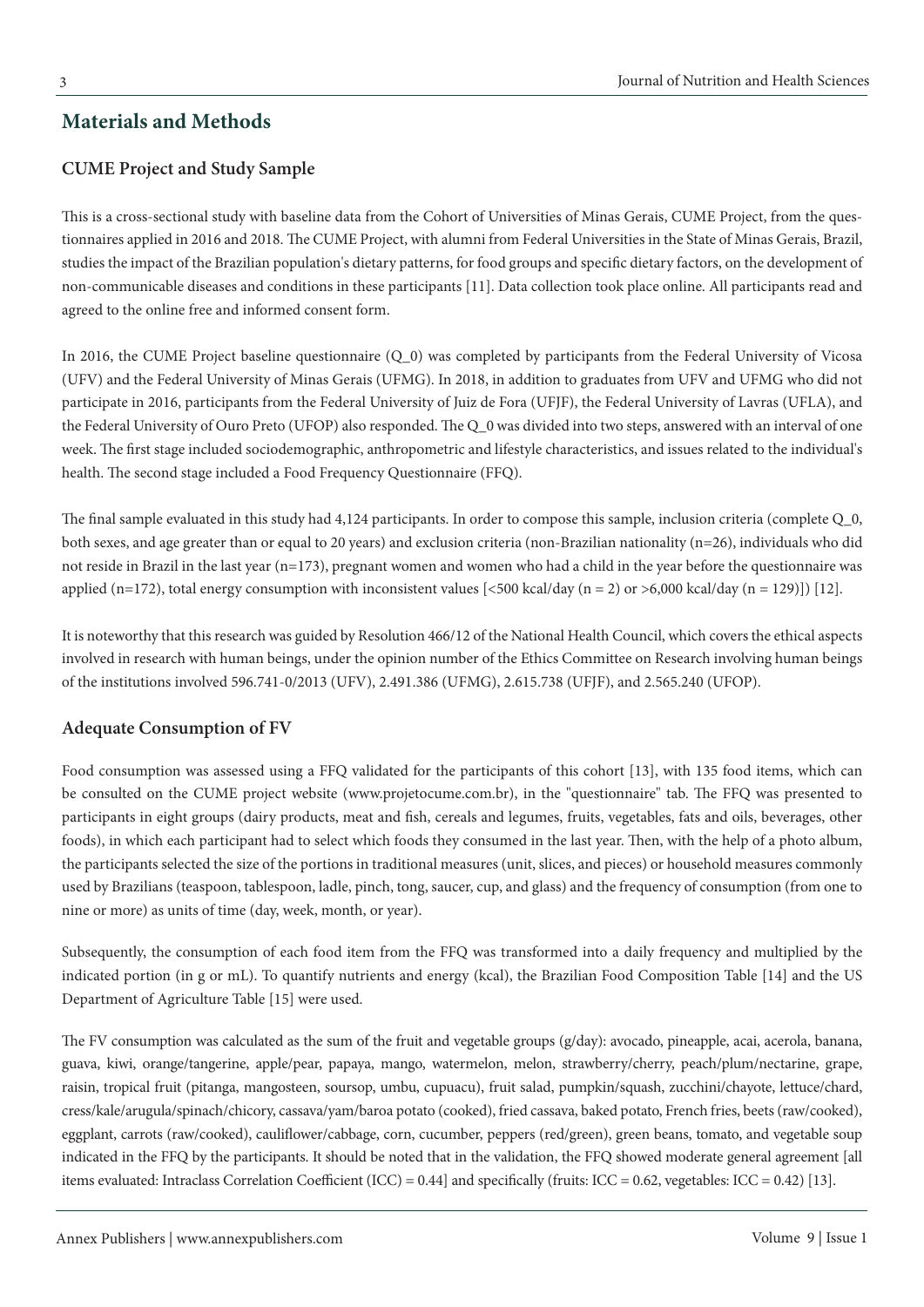Adequate consumption of FV, the outcome variable (categorical, dichotomous), was considered FV consumption equal to or greater than 400 grams per day [1].

#### **Theoretical Model**

The exposure variables were divided into three blocks in order to compose a hierarchical conceptual model, based on the literature [9-10.16-18]: Block 1, socioeconomic factors, Block 2, behavioral factors, and Block 3, individual factors, represented in "Figure 1".

| Education<br>Professional situation<br>Individual income                                                                                                                                                                                                                      |  |
|-------------------------------------------------------------------------------------------------------------------------------------------------------------------------------------------------------------------------------------------------------------------------------|--|
| Family income                                                                                                                                                                                                                                                                 |  |
| <b>Block 2 - Behavioral Factors</b><br>Physical activity<br>Abusive alcohol consumption<br>Cigarette use (tobacco)<br>Consumption of legumes<br>Consumption of natural juices<br>Consumption of ultra-processed foods<br>Consumption of soft drinks and industrialized juices |  |
| Consumption of fast foods<br>Block 3 - Individual Factors<br>Sex<br>Age<br>Skin color                                                                                                                                                                                         |  |
| Self perception of health<br>Nutritional status<br>Presence of Systemic Arterial                                                                                                                                                                                              |  |

**Figure 1:** Hierarchical explanatory model of consumption of fruits and vegetables in baseline participants of the Cohort of Universities of Minas Gerais - CUME Project, 2016, 2018.

Starting with the variables of Block 1, marital status was divided into "Single", "Married or in a stable union", "Separated", "Widowers and Others". When classifying education, all were graduates due to the characteristics of the study participants, therefore, it was divided into "Graduate", "Specialization", "Master's", "Doctorate and/or Post-Doctorate". Professional status was divided into "Works" (has formal full-time or part-time work or informal work), "Student", "Retired and/or Housewives" and "Unemployed". Individual and Family Income were divided into multiples of the minimum wage (MW) in force in the year the questionnaire was answered (R\$880, in 2016, R\$954, in 2018), based on incomes reported in the questionnaire as continuous values. In addition, they were classified into incomes of "up to 5xMW", incomes between "5xMW and 10xMW" and incomes "equal to or greater than 10xMW". Considering the variables of Block 2, the practice of physical activity was divided into "Active", "Insufficiently active" or "Inactive". Inactive individuals were those who did not practice any physical activity, insufficiently active individuals were those who practiced less than 150 minutes/week of moderate-intensity activity or less than 75 minutes/week of vigorous-intensity activity, while active individuals were those who practiced leisure-time physical activity of at least 150 minutes/week of moderate-intensity activity or at least 75 minutes/week of vigorous-intensity activity [19]. Heavy episodic consumption of alcohol (binge drinking) was considered alcohol consumption of 4 doses or more and 5 doses or more in the same day for females and males, respectively [20]. Cigarette use (tobacco) was divided into "yes" or "no", according to self-report whether the individual currently "smokes", even if occasionally, or "no", if the individual does not currently use tobacco.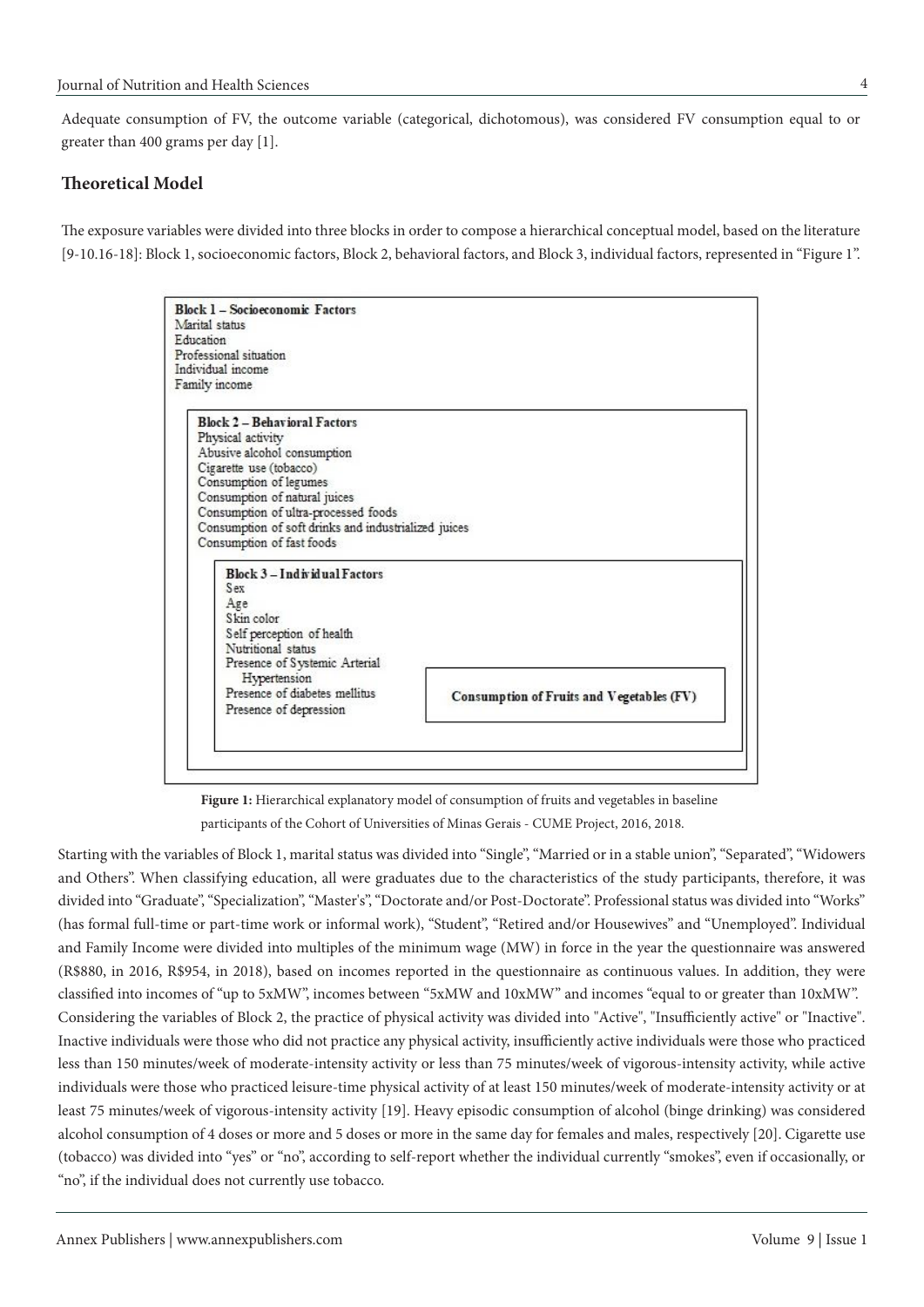The food consumption variables included in block 2 are markers of a healthy diet, such as the consumption of legumes (beans and lentils) and the consumption of natural fruit juices, as well as markers of an unhealthy diet, such as the consumption of ultraprocessed foods, consumption of soft drinks and industrialized juices, and consumption of fast foods [9,21]. The consumption of legumes, natural juices, soft drinks and processed juices were considered regular when the frequency of consumption was daily, and the consumption of fast foods was considered regular when the frequency of consumption was weekly. Consumption of ultraprocessed foods was assessed by the relative frequency (%) of daily (continuous) caloric intake. The other foods were categorized as "yes" (regular consumption) and "no" (non-regular consumption), in which the frequency information of the FFQ was used.

Regarding the variables in Block 3, gender was answered as female or male. Age was answered as a natural number, and classified into age groups: "20 - 29 years", "30 - 39 years", "40 - 49 years", "50 - 59 years", "≥ 60 years". Skin color was answered as white, black, brown, yellow, or indigenous and classified as "white", "black/brown" and "yellow/indigenous". Self-reported Health Status, an important indicator that represents both physical and emotional components of individuals, as well as aspects of well-being and satisfaction with one's own life [22], was categorized as: "Very good", "Good", "Fair", "Bad/Very Bad". Body Mass Index (BMI) was calculated from weight (in kg) divided by height (in meters) squared (Weight/Height2). For BMI classification, the values established by the WHO (1998) [23] for adults were used (Low weight: <18.5 kg/m2, Eutrophy: 18.5 to 24.9 kg/m2, Overweight: 25.0 to 29.9 kg/m2, Obesity:  $\geq$  30.0 kg/m2) and the values of the Pan American Health Organization (PAHO) (2002) [24] for the elderly (Low weight:  $\leq 23.0$  kg/m2, Eutrophy: 23.1 to 27.9 kg/m2, Overweight: 28.0 to 29.9 kg/m2, Obesity:  $\geq 30.0$  kg/m2). Systemic Arterial Hypertension (SAH) was considered present if the participant met any of the following criteria: systemic blood pressure greater than or equal to 130 mmHg and/or diastolic blood pressure greater than or equal to 80 mmHg [25], use of antihypertensive medication, positive report of medical diagnosis of hypertension (high blood pressure). Diabetes Mellitus (DM) was considered present if the participant met any of the following criteria: fasting serum glucose greater than or equal to 126 mg/ dL [26], use of antidiabetic medication and/or insulin, positive report of medical diagnosis of diabetes. Depression was considered present only by the positive report of a medical diagnosis of depression. Furthermore, it is noteworthy that the data on weight, height, BMI, systolic blood pressure, diastolic blood pressure, and fasting serum glucose were validated [27].

#### **Statistical Analysis**

The database was created using Stata software, version 13.0 and exported to SPSS software, version 21.0 for statistical analyses. To verify the factors associated with the consumption of FV, SPSS, version 21.0 was used, starting with univariate logistic regression analysis. Subsequently, the variables that presented statistical significance in the univariate analysis of less than 20% (p<0.20) were selected for multiple logistic regression analysis.

In the multivariate analysis, the hierarchical entry of variables in blocks [28] was adopted, in the following order: Block 1 socioeconomic variables, Block 2: behavioral variables, Block 3: individual variables, so that the conceptual model used for the hierarchy of variables was built and maintained during data analysis, allowing for variables more strongly associated with the outcome, using the backward LR method [28,29].

For interpretation of the results, an association of p<0.05 was considered statistically significant. Explanatory power was evaluated using the Nagelkerke R Square test and the consistency of the final model's fit was evaluated using the Hosmer-Lemeshow test (the fit being considered adequate when p<0.05).

#### **Results**

The study presented a sample of 4,124 participants. Regarding the outcome variable, 62.2% (n=2,565) of the participants had adequate consumption of FV (equal to or greater than 400 grams per day).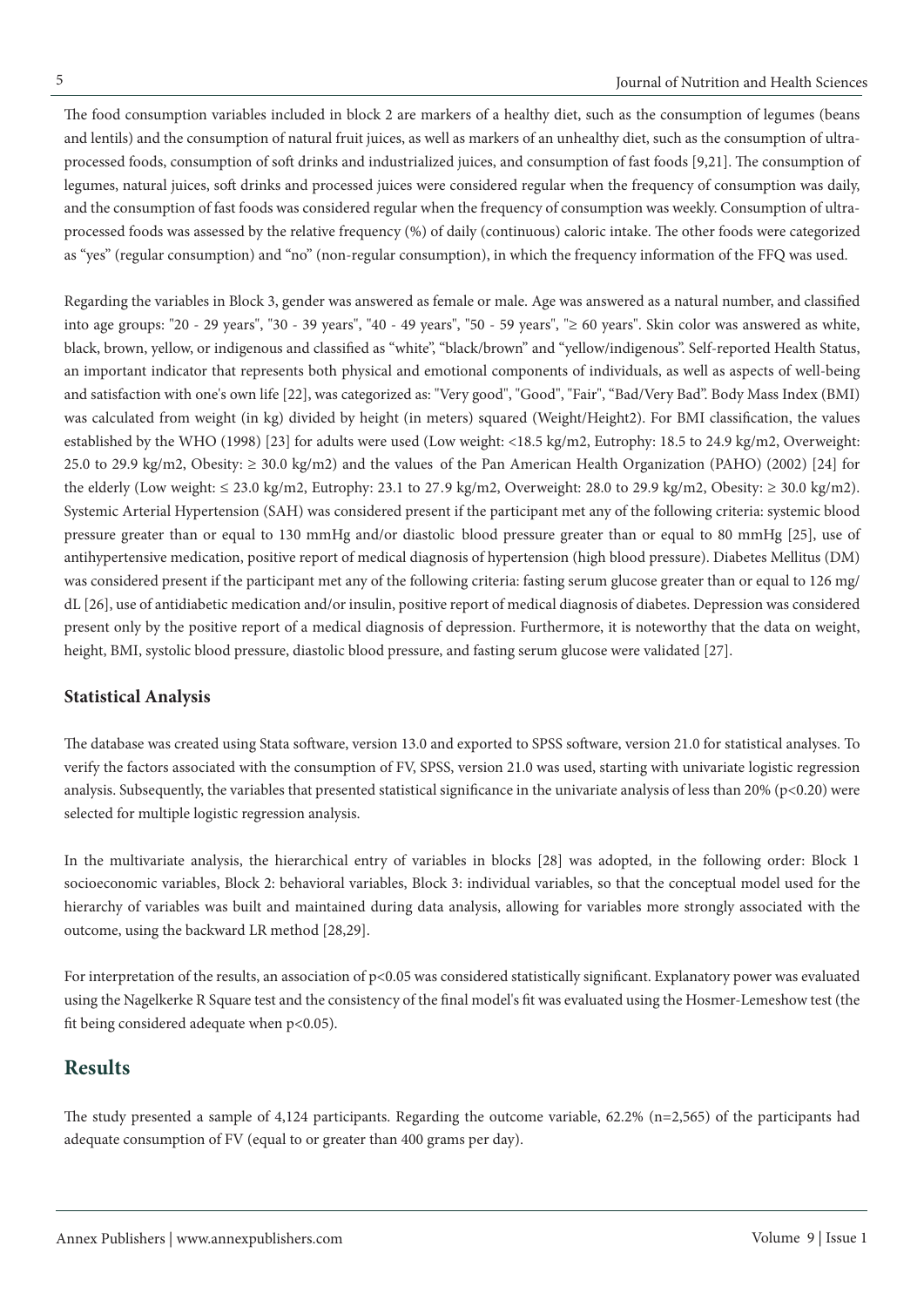Considering the socioeconomic factors, these can be observed in the absolute (n) and relative (%) frequency columns of "Table 1". The sample showed similar percentages for participants with marital status of single (45.8%, n=1,887) and married or in a stable union (48.1%, n=1,982), followed by 4.8% (n=198) and 1.4% (n=57) for separated marital status and "widowers/others", respectively. The participants' minimum education was undergraduate, considering specialization, master's, doctoral and post-doctoral degrees, 72.5% of participants have graduate degrees, with master's the most frequent graduate degree (29%, n=1,195). Most participants work (75.8%, n=3,127) full-time, part-time, and/or informally. The median individual income of the population in this study was R\$4,781.06 and an interquartile range (IQ) of R\$5,118.23, with 47.6% (n=1,965) having an income of up to 5xMW. The median family income was R\$8,000.00 (IQ: 7,000.00), and a large part of the sample had a family income above  $10xMW$  (45.5%, n=1,875).

"Table 1" also shows the associations of socioeconomic factors with the outcome, showing that all variables in Block 1 were associated with adequate consumption of FV in univariate analysis.

| <b>BLOCK 1 - SOCIOECONOMIC FACTORS</b> |             |         |               |              |                     |                    |
|----------------------------------------|-------------|---------|---------------|--------------|---------------------|--------------------|
| Variable                               |             | (% )    | Adequate      | <b>OR</b>    | $(95\% \text{ CI})$ | p-value            |
|                                        | $\mathbf n$ |         | Consumption   |              |                     |                    |
|                                        |             |         | of FV $(%)$ † |              |                     |                    |
| <b>Marital Status</b>                  |             |         |               |              |                     |                    |
| Single                                 | 1887        | (45.8)  | 57.1          | $\mathbf{1}$ |                     |                    |
| Married/Stable Union                   | 1982        | (48.1)  | 65.7          | 1.26         | $(1.27-1.64)$       | $<0.001\ddagger$   |
| Separated                              | 198         | (4.8)   | 72.2          | 1.41         | $(1.41 - 2.70)$     | $< 0.001 \ddagger$ |
| Widower/Others                         | 57          | (1.4)   | 73.7          | 1.16         | $(1.16 - 3.82)$     | $< 0.001 \ddagger$ |
| Education                              |             |         |               |              |                     |                    |
| University graduate                    | 1136        | (27.5)  | 57.0          | $\mathbf{1}$ |                     |                    |
| Specialization                         | 991         | (24.0)  | 66.6          | 1.50         | $(1.26 - 1.79)$     | $< 0.001 \ddagger$ |
| Master's degree                        | 1195        | (29.0)  | 60.6          | 1.16         | $(0.98 - 1.36)$     | $0.082$ ‡          |
| Doctorate/Post-Doc                     | 802         | (19.5)  | 66.5          | 1.49         | $(1.24 - 1.80)$     | $< 0.001 \ddagger$ |
| Professional situation                 |             |         |               |              |                     |                    |
| Works §                                | 3127        | (75, 8) | 63.2          | $\mathbf{1}$ |                     |                    |
| Student                                | 628         | (15,2)  | 56.4          | 0.75         | $(0.63 - 0.90)$     | $0.001\ddagger$    |
| Retired/Housewives                     | 97          | (2,4)   | 83.5          | 2.95         | $(1.72 - 5.07)$     | $< 0.001 \ddagger$ |
| Unemployed                             | 272         | (6,6)   | 57.0          | 0.77         | $(0.60 - 0.99)$     | $0.044$ ‡          |
| <b>Individual Income</b>               |             |         |               |              |                     |                    |
| $\leq$ 5xMW                            | 1965        | (47,6)  | 58.9          | $\mathbf{1}$ |                     |                    |
| Between 5xMW and 10xMW                 | 1442        | (35,0)  | 62.8          | 1.18         | $(1.02 - 1.35)$     | $0.021 \ddagger$   |
| $\geq 10xMW$                           | 717         | (17,4)  | 69.9          | 1.62         | $(1.35 - 1.94)$     | $< 0.001 \ddagger$ |
| <b>Family Income</b>                   |             |         |               |              |                     |                    |
| $\leq$ 5xMW                            | 884         | (21,4)  | 58.5          | $\mathbf{1}$ |                     |                    |
| Between 5xMW and 10xMW                 | 1365        | (33,1)  | 60.4          | 1.09         | $(0.91 - 1.29)$     | 0.356              |
| $\geq 10$ xMW                          | 1875        | (45,5)  | 65.2          | 1.33         | $(1.13 - 1.57)$     | $0.001\ddagger$    |

† Adequate consumption of fruits and vegetables: consumption equal to or greater

than 400g per day (World Health Organization).

§ Full/Part-time and/or Informal work

MW, minimum wage (R\$880.00 in 2016, R\$954.00 in 2018).

OR, Odds Ratio. 95% CI, 95% confidence interval.

Univariate Logistic Regression.

‡ p < 0.20, variable included in the formation of the final hierarchical model.

**Table 1:** Univariate analysis model between socioeconomic factors and adequate consumption of fruits and vegetables

(dependent variable), in baseline participants of the Cohort of Minas Gerais Universities - CUME Project, 2016, 2018.

Descriptive behavioral factors can be observed in the absolute (n) and relative (%) frequency columns of "Table 2". Most participants were active (55.8%, n=2,301), did not report abusive alcohol consumption (58.4%, n=2,409), and did not smoke (91.4%, n=3,769).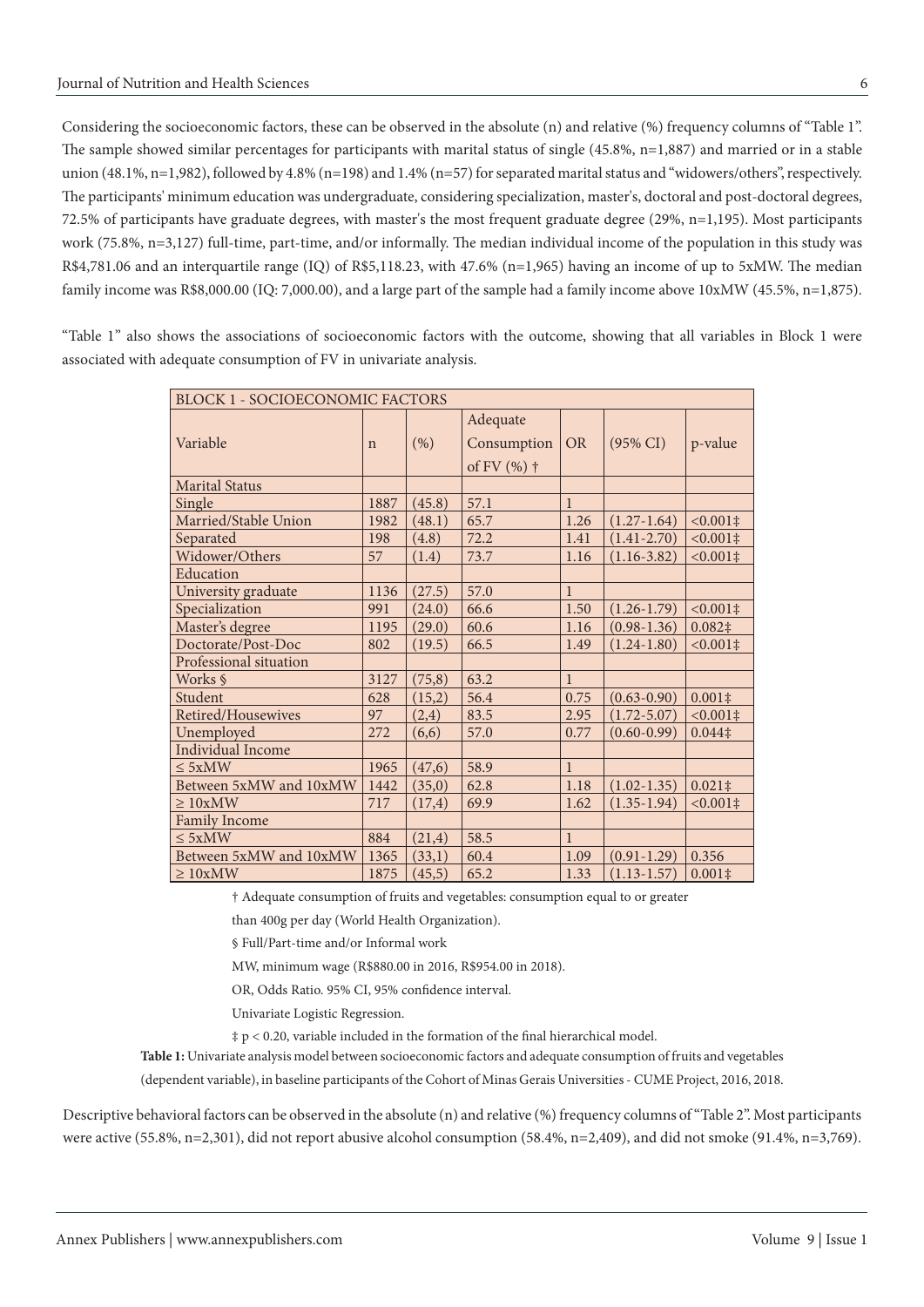Regarding food consumption, 61.6% (n=2,541) of participants reported regular consumption of legumes, 28.4% (n=1,172) regular consumption of natural fruit juices, 14.0% (n=577) regular consumption of fast foods, and 15.3% (n=630) regular consumption of soft drinks and industrialized juices. The relative energy consumption of ultra-processed foods presented a mean of 24.5% (95% CI 24.1-24.8).

"Table 2" also shows the associations of the behavioral variables described above with adequate consumption of FV. Of these variables, all were associated with the outcome, highlighting a positive association with physical activity, consumption of legumes, consumption of natural fruit juice, and a negative association with abusive consumption of alcohol, cigarette use, relative consumption of ultra-processed foods, consumption of fast foods, soft drinks, and industrialized juices.

| <b>BLOCK 2 - BEHAVIORAL FACTORS</b>                     |              |        |                                          |              |                     |                    |  |
|---------------------------------------------------------|--------------|--------|------------------------------------------|--------------|---------------------|--------------------|--|
| Variable                                                | $\mathsf{n}$ | (% )   | Adequate<br>Consumption<br>of FV $(%)$ † | <b>OR</b>    | $(95\% \text{ CI})$ | p-value            |  |
| Physical Activity                                       |              |        |                                          |              |                     |                    |  |
| Inactive                                                | 990          | (24.0) | 50.4                                     | $\mathbf{1}$ |                     |                    |  |
| Insufficiently active                                   | 833          | (20.2) | 60.5                                     | 1.51         | $(1.26 - 1.82)$     | $< 0.001 \ddagger$ |  |
| Active                                                  | 2301         | (55.8) | 67.9                                     | 2.08         | $(1.79 - 2.42)$     | $< 0.001 \ddagger$ |  |
| Binge Drinking <sup>a</sup>                             |              |        |                                          |              |                     |                    |  |
| N <sub>o</sub>                                          | 2409         | (58.4) | 63.9                                     | $\mathbf{1}$ |                     |                    |  |
| Yes                                                     | 1715         | (41.6) | 59.8                                     | 0.84         | $(0.74 - 0.96)$     | $0.055$ ‡          |  |
| Cigarette use (tobacco)                                 |              |        |                                          |              |                     |                    |  |
| N <sub>o</sub>                                          | 3769         | (91.4) | 62.6                                     | $\mathbf{1}$ |                     |                    |  |
| Yes                                                     | 355          | (8.6)  | 57.5                                     | 0.81         | $(0.65 - 1.00)$     | $<0.001$ ‡         |  |
| Consumption of legumes <sup>b</sup>                     |              |        |                                          |              |                     |                    |  |
| No                                                      | 1583         | (38.4) | 58.6                                     | $\mathbf{1}$ |                     |                    |  |
| Yes                                                     | 2541         | (61.6) | 64.5                                     | 1.28         | $(1.13 - 1.46)$     | $< 0.001 \ddagger$ |  |
| Consumption of natural juices <sup>c</sup>              |              |        |                                          |              |                     |                    |  |
| N <sub>o</sub>                                          | 2952         | (71.6) | 56.9                                     | $\mathbf{1}$ |                     |                    |  |
| Yes                                                     | 1172         | (28.4) | 75.5                                     | 2.33         | $(2.00 - 2.72)$     | $< 0.001 \ddagger$ |  |
| Relative consumption (%) of ultra-processed foods       |              |        |                                          |              |                     |                    |  |
| (Mean: 24.5% - 95% CI: 24.1-24.8)                       |              |        |                                          |              | $(0.94 - 0.95)$     | $<0.001\ddagger$   |  |
| Consumption of fast foods <sup>d</sup>                  |              |        |                                          |              |                     |                    |  |
| No                                                      | 3547         | (86.0) | 63.6                                     |              |                     |                    |  |
| Yes                                                     | 577          | (14.0) | 53.7                                     | 0.66         | $(0.56 - 0.79)$     | $<0.001\ddagger$   |  |
| Consumption of soft drinks and<br>industrialized juices |              |        |                                          |              |                     |                    |  |
| N <sub>o</sub>                                          | 3494         | (84.7) | 63.2                                     | $\mathbf{1}$ |                     |                    |  |
| Yes                                                     | 630          | (15.3) | 56.8                                     | 0.77         | $(0.65 - 0.91)$     | $0.003\ddagger$    |  |

† Adequate consumption of fruits and vegetables: consumption equal to or greater than 400g per day (World Health Organization).

a Binge Drinking: episodic heavy drinking

b Beans and lentils (daily)

c Natural fruit juices, not included in the ortion of fruits and vegetables of the outcome under analysis (daily)

d Hot dogs and hamburgers (weekly)

OR, Odds Ratio. 95% CI, 95% confidence interval.

Univariate Logistic Regression.

‡ p < 0.20, variable included in the formation of the final hierarchical model.

**Table 2:** Univariate analysis model between associated behavioral factors and adequate consumption of fruits and vegetables, in baseline participants of the Cohort of Minas Gerais Universities - CUME Project, 2016, 2018.

Regarding individual factors, the median age was 34 (IQ: 12) years, with a minimum age of 20 years and a maximum of 86 years. Age was also categorized into age groups, in which the 30 to 39 age group was the one with the highest frequency of participants (42.4%, n=1,750). The elderly (≥60 years) age group also stood out with a frequency of 2.5% (n=103) of the participants. The female sex was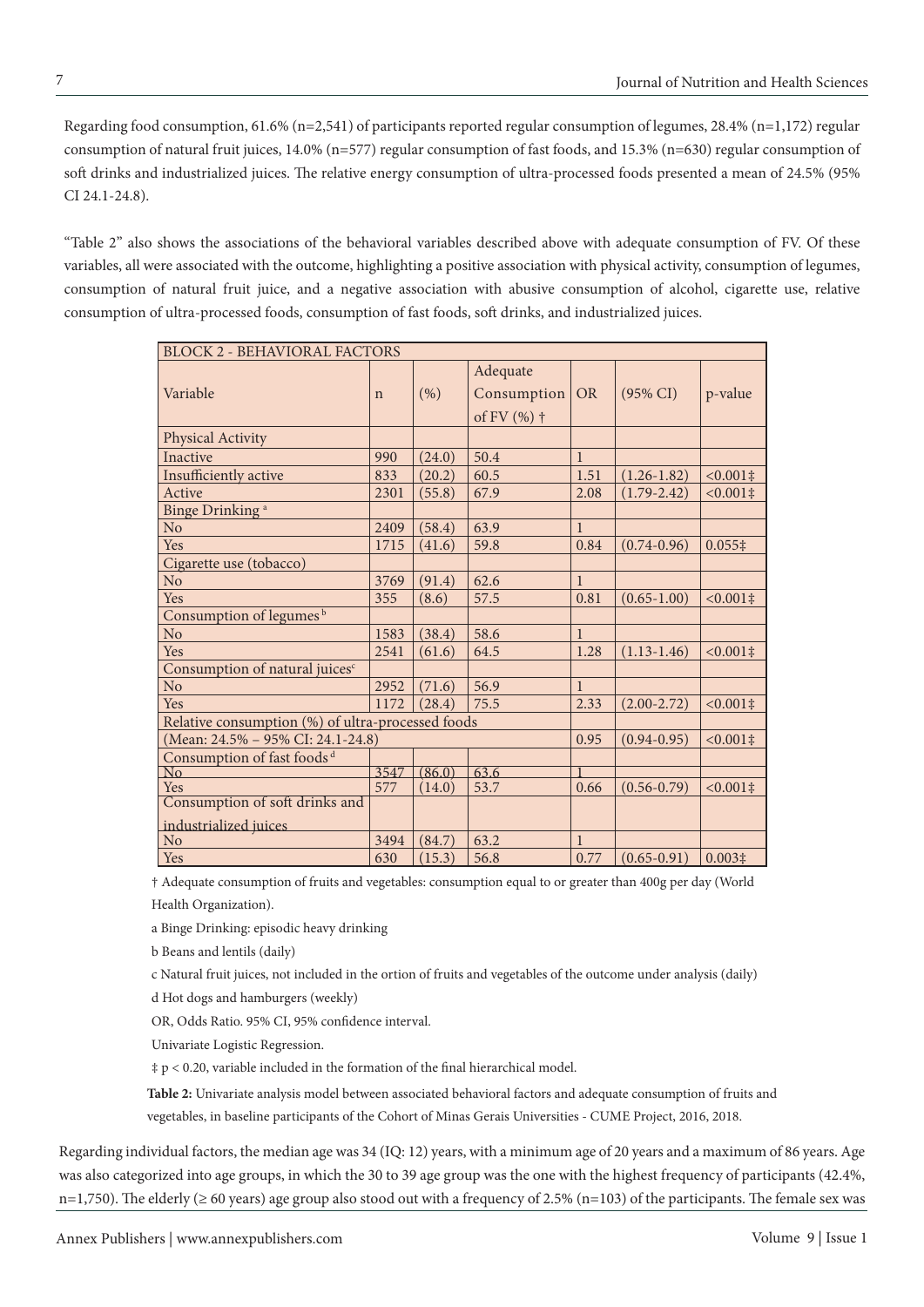predominant, with 68.1% (n=2,808) women in the sample. Another individual factor evaluated was skin color, with 65.1% (n=2,683) having white skin color, 33.9% (n=1,400) black/brown, and 1% (n=41) yellow/indigenous. Of the participants who answered the self-reported health status, half (50%, n=2,061) marked "good". In relation to BMI, 56.4% (n=2,323) were classified as eutrophic, followed by 28.4%  $(n=1,171)$  and 11.7%  $(n=482)$  as overweight and obese, respectively. Regarding the presence of diseases, 41% (n=1,689) indicated the presence of SAH, 3.1% (n=128) the presence of DM, and 12.4% (n=513) the presence of depression.

In addition to the descriptive individual factors, "Table 3" demonstrates the associations of these variables with the outcome. It can be seen that from the variables in Block 3, only skin color, presence of SAH, and presence of depression were not associated with FV consumption in the univariate analysis.

| <b>BLOCK 3 - INDIVIDUAL FACTORS</b> |             |         |                   |              |                     |                    |  |
|-------------------------------------|-------------|---------|-------------------|--------------|---------------------|--------------------|--|
|                                     |             |         | Adequate          |              |                     |                    |  |
| Variable                            | $\mathbf n$ | (% )    | Consumption of FV | <b>OR</b>    | $(95\% \text{ CI})$ | p-value            |  |
|                                     |             |         | $(%)$ +           |              |                     |                    |  |
| Sex                                 |             |         |                   |              |                     |                    |  |
| Male                                | 1316        | (31.9)  | 59.3              | $\mathbf{1}$ |                     |                    |  |
| Female                              | 2808        | (68.1)  | 63.5              | 1.19         | $(1.04-1.36)$       | $0.010$ ‡          |  |
| <b>Age Classification</b>           |             |         |                   |              |                     |                    |  |
| $20 - 29$ years                     | 1172        | (28.4)  | 53.4              | $\mathbf{1}$ |                     |                    |  |
| 30 - 39 years                       | 1750        | (42.4)  | 58.6              | 1.24         | $(1.06 - 1.43)$     | $0.005\ddagger$    |  |
| 40 - 49 years                       | 754         | (18.3)  | 72.8              | 2.34         | $(1.92 - 2.84)$     | $< 0.001 \ddagger$ |  |
| 50 - 59 years                       | 345         | (8.4)   | 80.9              | 3.69         | $(2.75 - 4.93)$     | $< 0.001 \ddagger$ |  |
| $\geq 60$ years                     | 103         | (2.5)   | 82.5              | 4.12         | $(2.44 - 6.94)$     | $< 0.001 \ddagger$ |  |
| Skin Color                          |             |         |                   |              |                     |                    |  |
| White                               | 2683        | (65.1)  | 61.9              |              |                     |                    |  |
| Brown/Black                         | 1400        | (33.9)  | 63.0              | $\mathbf{1}$ | $(0.92 - 1.20)$     | 0.480              |  |
| Yellow/Indigenous                   | 41          | (1.00)  | 56.1              | 0.79         | $(0.42 - 1.47)$     | 0.451              |  |
| Health<br>Self-reported             |             |         |                   |              |                     |                    |  |
| <b>Status</b>                       |             |         |                   |              |                     |                    |  |
| Very Good                           | 1584        | (38.5)  | 66.7              | $\mathbf{1}$ |                     |                    |  |
| Good                                | 2061        | (50.0)  | 60.0              | 0.74         | $(0.65 - 0.86)$     | $< 0.001 \ddagger$ |  |
| Fair                                | 418         | (10.2)  | 57.2              | 0.67         | $(0.53 - 0.83)$     | $< 0.001 \ddagger$ |  |
| Poor/Very Bad                       | 55          | (1.3)   | 54.5              | 0.60         | $(0.35 - 1.03)$     | $0.063\ddagger$    |  |
| <b>Nutritional Status</b>           |             |         |                   |              |                     |                    |  |
| Eutrophy                            | 2323        | (56.4)  | 62.4              | $\mathbf{1}$ |                     |                    |  |
| Overweight                          | 1171        | (28.4)  | 63.2              | 1.03         | $(0.89 - 1.19)$     | 0.637              |  |
| Obesity                             | 482         | (11.7)  | 60.8              | 0.93         | $(0.76 - 1.14)$     | 0.513              |  |
| Low weight                          | 146         | (3.5)   | 54.4              | 0.75         | $(0.54 - 1.05)$     | $0.097$ ‡          |  |
| Presence of SAH                     |             |         |                   |              |                     |                    |  |
| No                                  | 2435        | (59.0)  | 61.4              | $\mathbf{1}$ |                     |                    |  |
| Yes                                 | 1689        | (41.0)  | 63.4              | 1.09         | $(0.96 - 1.24)$     | 0.203              |  |
| Presence of DM                      |             |         |                   |              |                     |                    |  |
| No.                                 | 3996        | (96, 9) | 61.9              | $\mathbf{1}$ |                     |                    |  |
| Yes                                 | 128         | (3.1)   | 72.7              | 1.64         | $(1.10-2.43)$       | $0.014$ ‡          |  |
| Presence of Depression              |             |         |                   |              |                     |                    |  |
| No.                                 | 3611        | (87.6)  | 62.3              | $\mathbf{1}$ |                     |                    |  |
| Yes                                 | 513         | (12.4)  | 61.6              | 0.97         | $(0.80 - 1.17)$     | 0.765              |  |

† Adequate consumption of fruits and vegetables: consumption equal to or greater than 400g per

day (World Health Organization).

BMI, Body Mass Index. SAH, Systemic Arterial Hypertension. DM, Diabetes Mellitus.

OR, Odds Ratio. 95% CI, 95% confidence interval.

Univariate Logistic Regression.

 $\ddagger$  p < 0.20, variable included in the formation of the final hierarchical model.

**Table 3:** Univariate analysis model of individual factors associated with adequate consumption of fruits and vegetables, in baseline participants of the Cohort of Minas Gerais Universities - CUME Project, 2016, 2018.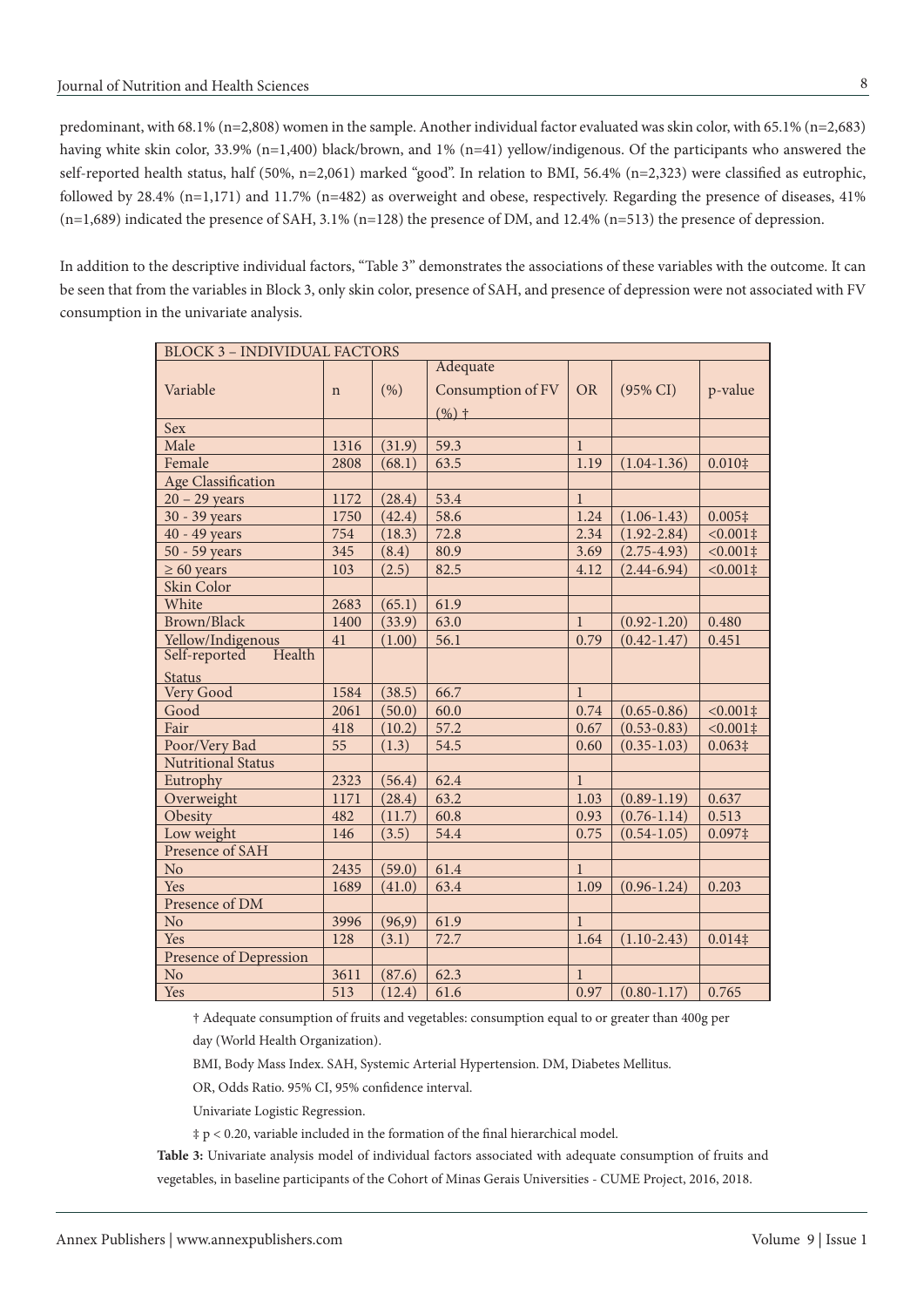"Table 4" presents the final hierarchical model of factors associated with adequate consumption of FV from the CUME Project baseline. With an explanatory power of 18%, and adequate final fit (p=0.32), it is also noteworthy that the final model was adjusted by the individual (continuous) income variable.

| <b>BLOCK 1 - SOCIOECONOMIC FACTORS</b>                                |  |              |                 |             |  |  |  |  |
|-----------------------------------------------------------------------|--|--------------|-----------------|-------------|--|--|--|--|
| Variable                                                              |  | <b>OR</b>    | 95% CI          | p-value     |  |  |  |  |
| No variables from this block remained in the final hierarchical model |  |              |                 |             |  |  |  |  |
| <b>BLOCK 2 - BEHAVIORAL FACTORS</b>                                   |  |              |                 |             |  |  |  |  |
| Variable                                                              |  | <b>OR</b>    | 95% CI          | p-value     |  |  |  |  |
| Physical Activity                                                     |  |              |                 |             |  |  |  |  |
| <b>Inactive</b>                                                       |  | $\mathbf{1}$ |                 |             |  |  |  |  |
| Insufficiently active                                                 |  | 1.36         | $(1.11-1.66)$   | $0.003*$    |  |  |  |  |
| Active                                                                |  | 2.10         | $(1.78 - 2.47)$ | $< 0.001*$  |  |  |  |  |
| Consumption of legumes <sup>a</sup>                                   |  |              |                 |             |  |  |  |  |
| No                                                                    |  | $\mathbf{1}$ |                 |             |  |  |  |  |
| <b>Yes</b>                                                            |  | 1.21         | $(1.05-1.39)$   | $0.007*$    |  |  |  |  |
| Consumption of natural juices <sup>b</sup>                            |  |              |                 |             |  |  |  |  |
| N <sub>o</sub>                                                        |  | $\mathbf{1}$ |                 |             |  |  |  |  |
| Yes                                                                   |  | 2.00         | $(1.70 - 2.34)$ | $< 0.001*$  |  |  |  |  |
| Relative consumption (%) of                                           |  |              |                 |             |  |  |  |  |
|                                                                       |  | 0.96         | $(0.95 - 0.97)$ | $< 0.001*$  |  |  |  |  |
| ultra-processed foods<br>BLOCK 3 - INDIVIDUAL FACTORS                 |  |              |                 |             |  |  |  |  |
| Variable                                                              |  | <b>OR</b>    | 95% CI          | p-value     |  |  |  |  |
| <b>Sex</b>                                                            |  |              |                 |             |  |  |  |  |
| Male                                                                  |  |              |                 |             |  |  |  |  |
| Female                                                                |  | $\mathbf{1}$ | $(1.21 - 1.64)$ | $< 0.001*$  |  |  |  |  |
| <b>Age Classification</b>                                             |  |              |                 |             |  |  |  |  |
| $20 - 29$ years                                                       |  | $\mathbf{1}$ |                 |             |  |  |  |  |
| 30 - 39 years                                                         |  | 1.14         | $(0.97 - 1.35)$ | 0.107       |  |  |  |  |
| 40 - 49 years                                                         |  | 2.13         | $(1.69 - 2.67)$ | ${<}0.001*$ |  |  |  |  |
| 50 - 59 years                                                         |  | 3.07         | $(2.23 - 4.24)$ | $< 0.001*$  |  |  |  |  |
| $\geq 60$ years                                                       |  | 3.41         | $(1.96 - 5.95)$ | $< 0.001*$  |  |  |  |  |

Adequate consumption of fruits and vegetables: consumption equal to or

greater than 400g per day (World Health Organization).

a Beans and lentils (daily)

b Natural fruit juices, not included in the portion of fruits and vegetables of the outcome under analysis (daily)

OR, Odds Ratio. 95% CI, 95% confidence interval.

Hierarchical Multivariate Logistic Regression.

Final model was adjusted by individual (continuous) income.

Hosmer and Lemeshow test = 0.32/ R Square Change = 0.18.

 $*$  p < 0.05.

**Table 4:** Hierarchical model of factors associated with adequate consumption of fruits and vegetables, in baseline participants of the Cohort of Minas Gerais Universities - CUME Project, 2016, 2018.

No Block 1 variable remained in the final hierarchical model. From Block 2, the physical activity variable remained, in which active individuals were approximately twice as likely to consume adequate FV (OR=2.10, 95%CI 1.78-2.47, p<0.001) compared to inactive individuals. As well, individuals with regular consumption of natural fruit juice also demonstrated twice the chance of adequate consumption of FV (OR=2.00, 95%CI 1.70-2.34, p<0.001), compared to those who did not present regular consumption of natural fruit juice. Regular consumption of legumes also showed a greater chance of adequate consumption of FV (OR=1.21, 95%CI 1.05- 1.39, p=0.007). The consumption of ultra-processed foods was inversely associated with adequate consumption of FV (OR=0.96, 95%CI 0.95-0.97, p<0.001).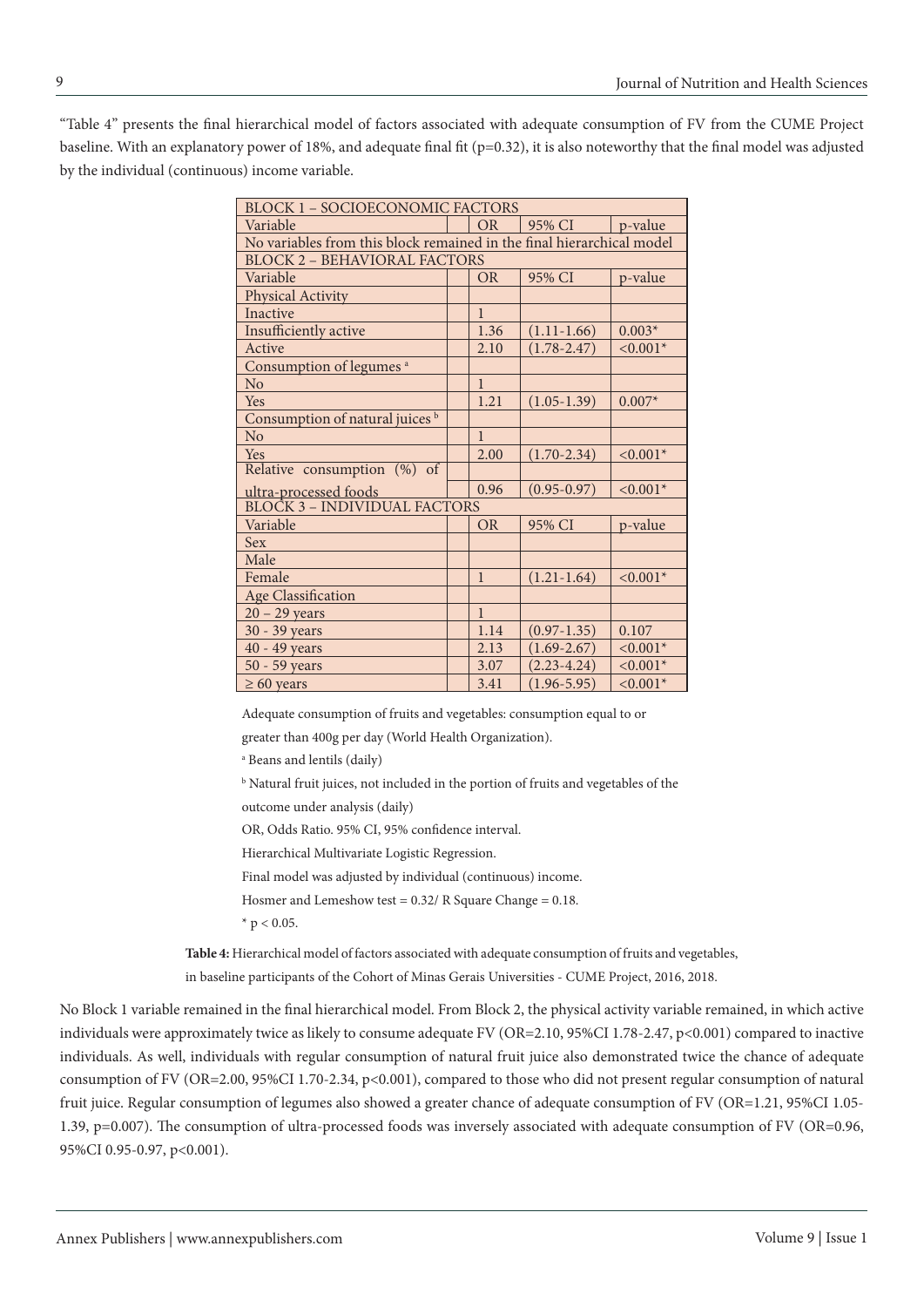Of the individual factors, only sex and age classification remained in the final hierarchical model. Females were more likely to have adequate FV consumption (OR=1.41, 95%CI 1.21-1.64,  $p<0.001$ ). Considering the age groups, it was observed that increasing age provided an increase in the chance of consuming an adequate amount of FV, highlighting the age group of the elderly, in which the chance of consuming adequate FV was approximately 3 times the chance of individuals 20 to 29 years of age (OR=3.41, 95%CI 1.96-5.95, p<0.001).

# **Discussions**

Our study demonstrates that adequate consumption ( $\geq 400g/day$ ) of FV was directly associated with the practice of physical activity, consumption of legumes, consumption of natural fruit juices, female gender, advancing age, and negatively with the consumption of ultra-processed foods.

The population of the present study showed a high frequency of individuals with adequate consumption of FV (62.2%), compared to other studies, such as Vigitel (22.9%) [30], Latin American Study of Nutrition and Health (7.2% in 8 Latin American countries) [31], and a study by Peltzer and Pengpid (2015) with students from 26 countries (17.2%) [32]. One of the reasons that may explain this result is the high education level of our cohort. In this regard, previous studies indicate that inadequate consumption of FV is associated with schooling and low income [9-10. 33-34].

In fact, education and income are related, and the average income of an individual with a higher education can reach more than three times the salary of an individual with only a complete elementary education, with even greater differences for individuals with a minimum level of education [35]. In addition, perceived barriers to FV consumption were investigated by Mackenbach et al., (2015) and related to different factors, highlighting the "Cost weighs on the family budget" associated with individuals with four years of schooling or less and a low-income level [36], and thus food costs are more strongly related to FV consumption for people with low socioeconomic status than for people with high socioeconomic status [34].

Another factor included in the composition of a person's socioeconomic position is professional status, since, although it can be independently associated with food consumption, it has an additional, synergistic effect when combined with income and education [37,38], and probably for this reason it also did not remain in the final model of the present study.

Regarding marital status, our study showed no association with the outcome, a result that is different from other studies, which showed a positive association with individuals who are married or in a stable union [9. 39-40], which may be related to the overload of functions of individuals without a partner, interfering with time to purchase, prepare, and consume FV [36].

Regarding behavioral factors, individuals who practice physical activity during leisure time tend to have a greater chance of having adequate consumption of FV, similar to another study with Brazilian workers in which physical activity while commuting was not significantly associated with food consumption outcomes, while leisure-time physical activity was associated with higher consumption of FV and lower consumption of snacks and sweets [41]. Corroborating these results, an association was also found between the practice of physical activity and adequate consumption of FV in a survey conducted with undergraduates from different countries [32] and with adults from the Center-West region of Brazil [9]. It is argued that physical activity and adequate consumption of fruit and vegetables constitute a healthy lifestyle, while a sedentary lifestyle and inadequate consumption of fruit and vegetables constitute risk behaviors and usually one tends to influence the presence of the other [42,43].

The consumption of so-called healthy and unhealthy foods is also related, since foods that constitute a healthy diet had a positive association with the outcome and unhealthy foods had a negative association, as in other investigations [9,10]. In the present study, a positive association was observed in relation to the consumption of natural fruit juices (not included in the amount of fruit in the outcome) and the consumption of legumes. The negative association remained with the consumption of ultra-processed foods.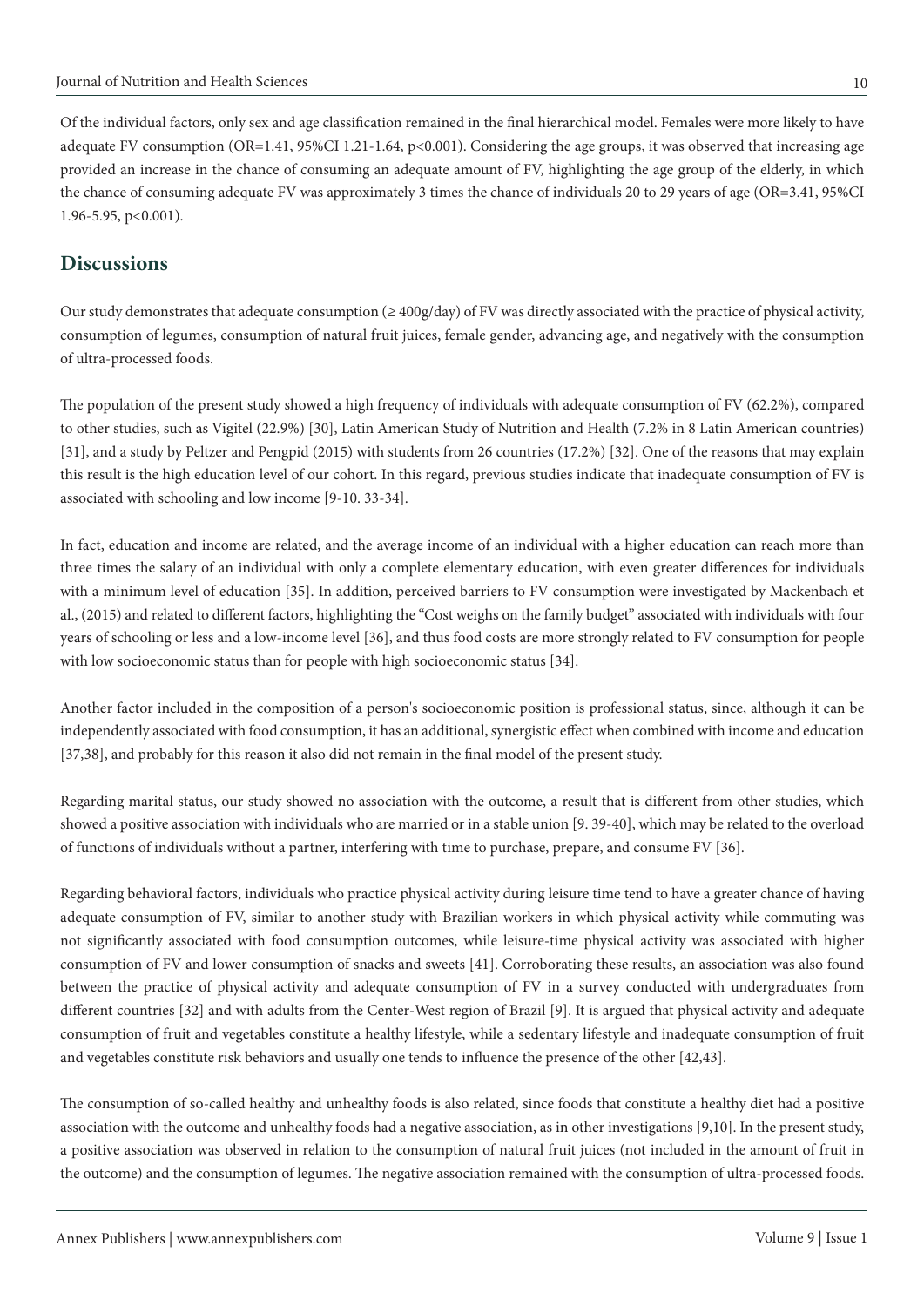Consumption of beans is related to lower values of body weight and waist circumference and reduced risk for obesity, given their nutritional value, especially the content of dietary fiber, potassium, zinc, iron, and lower amounts of fat and added sugars [44]. In our analysis, we extrapolated the regular consumption of beans to the consumption of legumes, because in our FFQ, we investigated the consumption of beans and lentils in the same option. Although the cultural value added to the consumption of beans, as a typical Brazilian food along with rice, cannot be evaluated in this study, in terms of nutritional issues, beans and lentils are similar [14], so it was decided to consider the regular consumption of legumes as exposure in this analysis, adding to the results that there is a greater chance of adequate consumption of FV in individuals who regularly consume legumes.

Another association observed is the regular consumption of natural fruit juices directly with the adequate consumption of FV. Natural fruit juices do not provide the same benefits as whole fruit, given that when prepared, the juices tend to lose fiber and some nutrients and its satiety power is lower. Even so, their consumption should be encouraged rather than ultra-processed juices, which are usually fruit-based drinks manufactured by industry with added sugars and/or artificial sweeteners [2]. Therefore, another positive association related to the regular consumption of healthy foods is demonstrated.

Regarding the consumption of unhealthy foods, the continuous variable of consumption of ultra-processed foods remained in the final model, which showed an inverse association with the outcome. In an analysis of the Brazilian population, fruit consumption was also inversely associated with the consumption of ultra-processed foods [45]. Ultra-processed foods have an unbalanced nutritional composition, often have an excess of sugars and/or fats in their content, in addition to sodium and additives to increase the palatability of these foods [2]. In addition, studies confirm that the higher consumption of these foods is directly associated with the presence of non-communicable diseases [46-48]. Therefore, the consumption of ultra-processed foods should be discouraged and the consumption of FV encouraged, guidance included in the golden rule of the DGBP, which is "always prefer fresh or minimally processed foods and culinary preparations over ultra-processed foods" [3].

Considering the variables in Block 3, only sex and age were associated with adequate consumption of FV in the final model. Females had a greater chance of adequate consumption of FV, and studies show that the prevalence of adequate consumption of FV is actually higher in women [6,9,40]. The Family Budget Research (POF 2017-2018) showed that men had a lower frequency of consumption of all FV evaluated, except potatoes [49]. The difference in FV consumption between the sexes can be attributed to women's greater concern with weight control and maintaining a healthy diet [50].

Age was strongly associated with the outcome, demonstrating that the chance of adequate consumption of FV increases with each age group, with the elderly having more than a 3 times greater chance of adequacy than an adult between 20 and 29 years of age. The association between age and adequate consumption of FV has occurred in other studies [6,9,40], the last POF stands out, in which the frequency of consumption estimated for age groups showed that the percentage of people who reported consumption of fruits and vegetables was higher in adults and elderly compared to adolescents, with the exception of acai and potatoes [49], in which case the method of preparation must be taken into account. A study with Latin American countries showed that fruit and vegetable consumption tends to increase with age, with older people consuming 50% more fruits and 23% more vegetables than younger people [31]. The direct association between increasing age and increased consumption of FV, possibly occurs due to the moment when the eating habits of older individuals were formed [9].

Adequate consumption of FV was not associated with the presence of diseases in this study, unlike what was found in other studies that showed a negative association with obesity [51], SAH [52], DM [53,54], and depression and psychological diseases [55], which suggests future analyses, especially longitudinal studies of this cohort, associating FV consumption with health outcomes and those related to the presence of diseases.

Thus, an important limitation of this study can be highlighted, namely its cross-sectional design, which does not allow establishing a causal relationship between exposure and outcome. In addition, some questions related to the environment, eating behavior, and food acquisition could add important findings if investigated.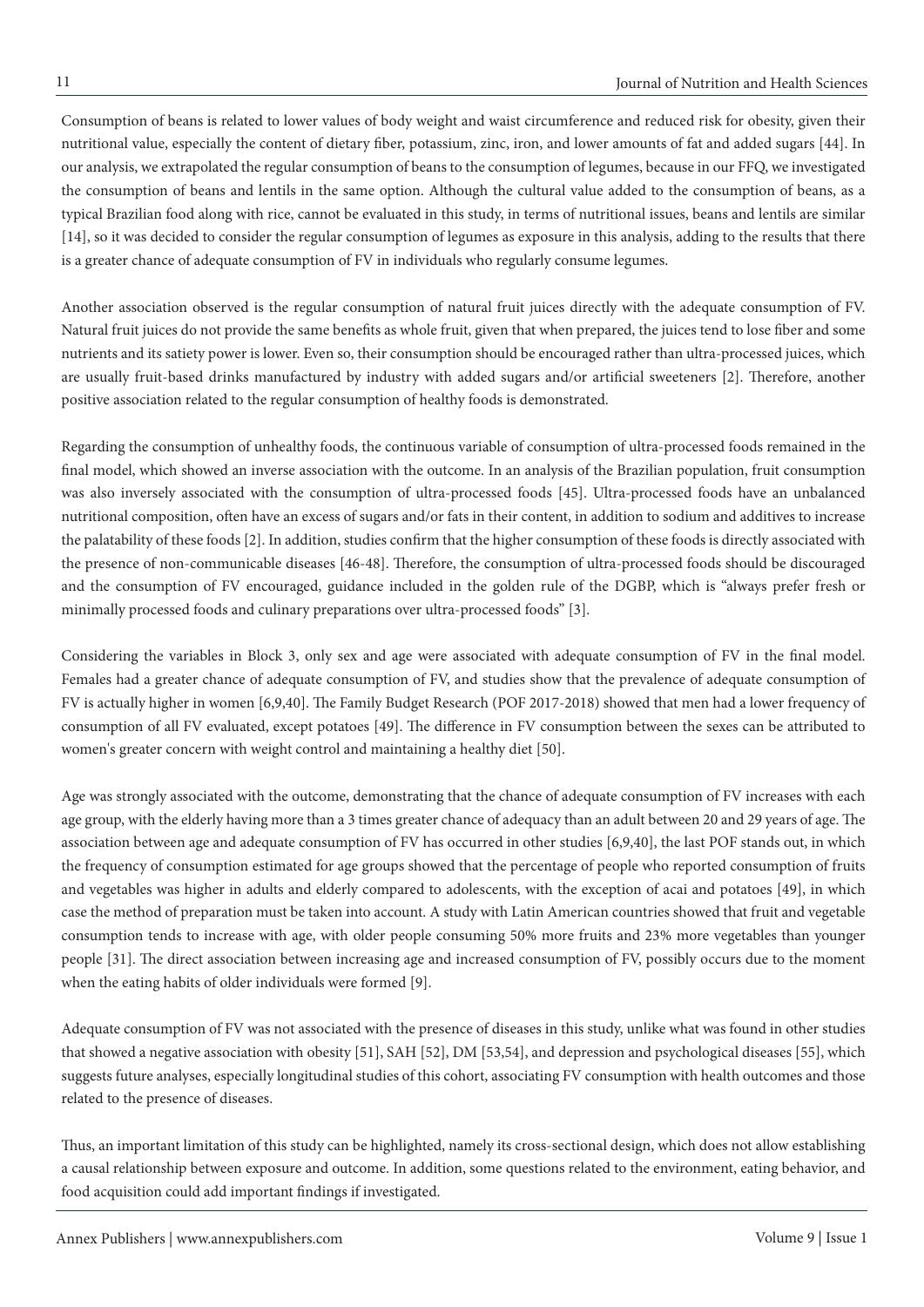However, the present study presented important results that corroborate the current literature, in which it is important to highlight the very specific characteristic of the sample, which is high education level and income, which allowed an important discussion around this issue. Also, knowing the particularities of this population helps in the promotion of more specific and efficient measures. Another point to be highlighted is the analysis carried out by logistic regression with hierarchical entry, which made it possible to contemplate the exposure factors at different levels, presenting relevant results. Finally, the validation of self-declared data in an online questionnaire is highlighted, which provides reliability of the results.

# **Conclusions**

Adequate consumption ( $\geq 400g/day$ ) of FV was directly associated with the practice of physical activity, consumption of legumes, consumption of natural fruit juices, female gender, age, and negatively associated with the consumption of ultra-processed foods in a population with a high level of education and high frequency of adequate consumption. Therefore, our findings reinforce the importance of health promotion as a whole and of personalized interventions for different sociodemographic groups.

# **Acknowledgements**

The authors would like to extend their thanks to the participants and researchers of the University Cohort of Minas Gerais, Brazil (CUME Project). The complete list of researchers and institutions participating in CUME can be found at www.projetocume. com.br. They also thank the sources of funding: Fundacao de Amparo à Pesquisa de Minas Gerais – FAPEMIG (numbers: CDS-APQ-00571/13, CDS-APQ-02407/16, CDS - APQ-00424-17), Personnel Improvement Coordination Higher Education - Brazil (CAPES) - Finance Code 001. Funders had no role in the study design, data collection and analysis, publication decision, or article preparation.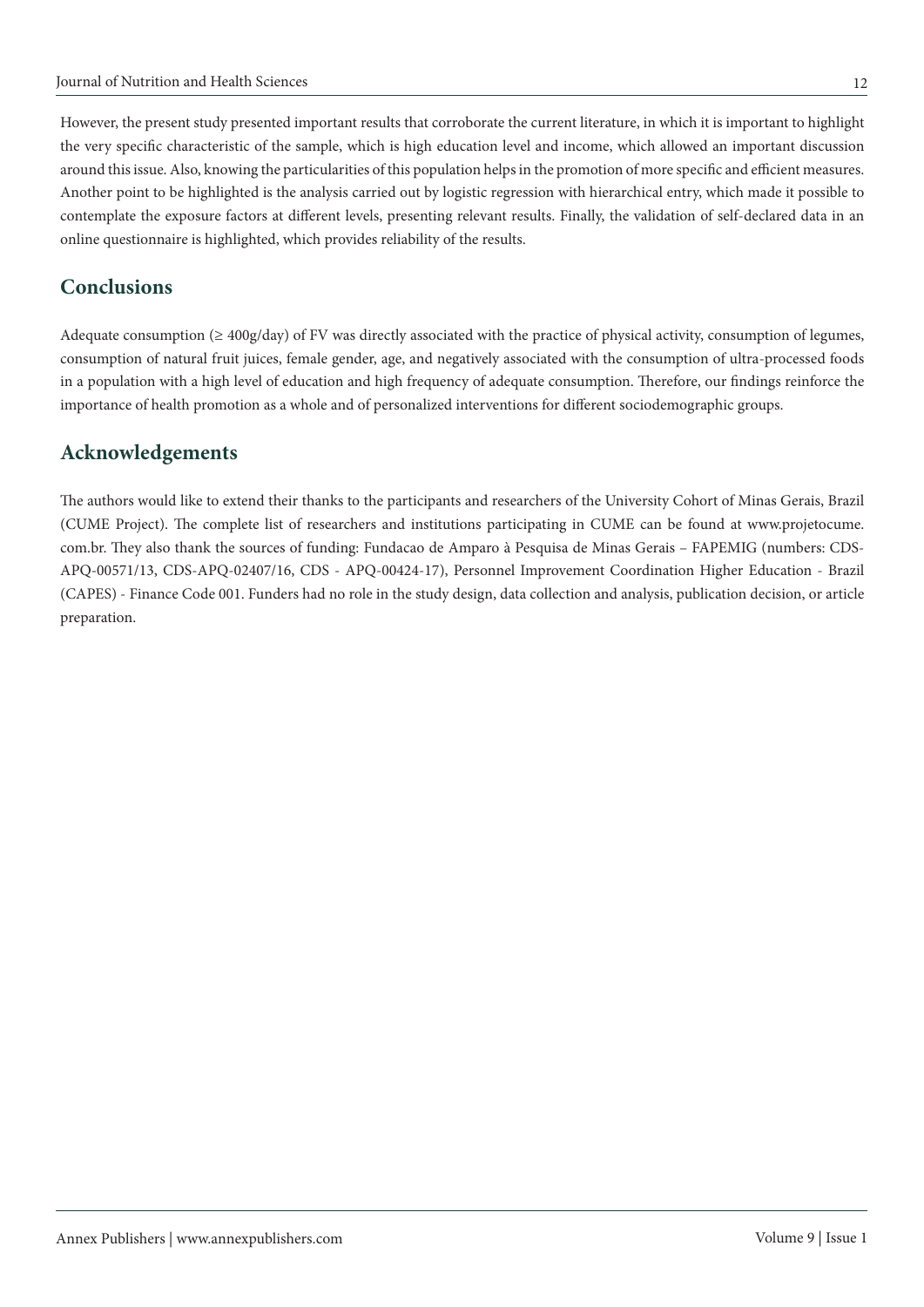## **References**

1. World Health Organization (2004) Global strategy on diet, physical activity and health. Geneva: World Health Organization.

2. Food and Agriculture Organizatiomn (2020) Fruit and vegetables – your dietary essentials. The International Year of Fruits and Vegetables, 2021, background paper. Rome. FAO.

3. Brasil. Ministerio da Saúde. Secretaria de Atencao à Saúde. Departamento de Atencao Basica. (2014) Guia alimentar para a populacao brasileira / Ministerio da Saúde, Secretaria de Atencao à Saúde, Departamento de Atencao Basica. – 2. ed. – Brasília: Ministerio da Saúde, 156 p.

4. Hall JN, Moore S, Harper SB, Lynch JW (2009) Global variability in fruit and vegetable consumption. Am J Prev Med 36: 402- 409.

5. Brasil. Ministerio da Saúde. Secretaria de Vigilancia em Saúde. Departamento de Analise em Saúde e Vigilancia de Doencas Nao Transmissíveis. (2021) Vigitel Brasil 2020 : vigilancia de fatores de risco e protecao para doencas crônicas por inquerito telefônico : estimativas sobre frequência e distribuicao sociodemografica de fatores de risco e protecao para doencas crônicas nas capitais dos 26 estados brasileiros e no Distrito Federal em 2020 / Ministerio da Saúde, Secretaria de Vigilancia em Saúde, Departamento de Analise em Saúde e Vigilancia de Doencas Nao Transmissíveis. – Brasília : Ministerio da Saúde, 124 p.

6. Miller V, Mente A, Dehghan M, Rangarajan S, Zhang X, et al (2017) Prospective Urban Rural Epidemiology (PURE) study investigators. Fruit, vegetable, and legume intake, and cardiovascular disease and deaths in 18 countries (PURE): a prospective cohort study. Lancet 390: 2037-2049.

7. Wang X, Ouyang Y, Liu J, Zhu M, Zhao G, (2014) Fruit and vegetable consumption and mortality from all causes, cardiovascular disease, and cancer: systematic review and dose-response meta-analysis of prospective cohort studies. BMJ 29, 349: g4490.

8. World Health Organization (2019) Increasing fruit and vegetable consumption to reduce the risk of non communicable diseases. e-Library of Evidence for Nutrition Actions (eLENA). World Health Organization.

9. Damiani TF, Pereira LP, Ferreira MG (2017) Consumo de frutas, legumes e verduras na Regiao Centro-Oeste do Brasil: prevalência e fatores associados. Cien Saude Colet 22: 369-382.

10. Figueiredo IC, Jaime PC, Monteiro CA (2008) Factors associated with fruit and vegetable intake among adults of the city of Sao Paulo, Southeastern Brazil. Rev Saude Publica 42: 777-785.

11. Gomes Domingos AL, Miranda AEDS, Pimenta AM, Hermsdorff HHM, Oliveira FLP, et al (2018) Cohort Profile: The Cohort of Universities of Minas Gerais (CUME). Int J Epidemiol 47: 1743-1744.

12. Schmidt MI, Duncan BB, Mill JG, Lotufo PA, Chor D, et al (2015) Cohort Profile: Longitudinal Study of Adult Health (ELSA-Brasil). Int J Epidemiol 44: 68-75.

13. Azarias H, Marques-Rocha JL, Miranda A, dos Santos LC, Gomes-Domingos AL, et al (2021). Online food frequency questionnaire from Cohort of Universities of Minas Gerais (CUME project, Brazil): construction, validity and reproducibility, Frontiers in Nutrition (in press).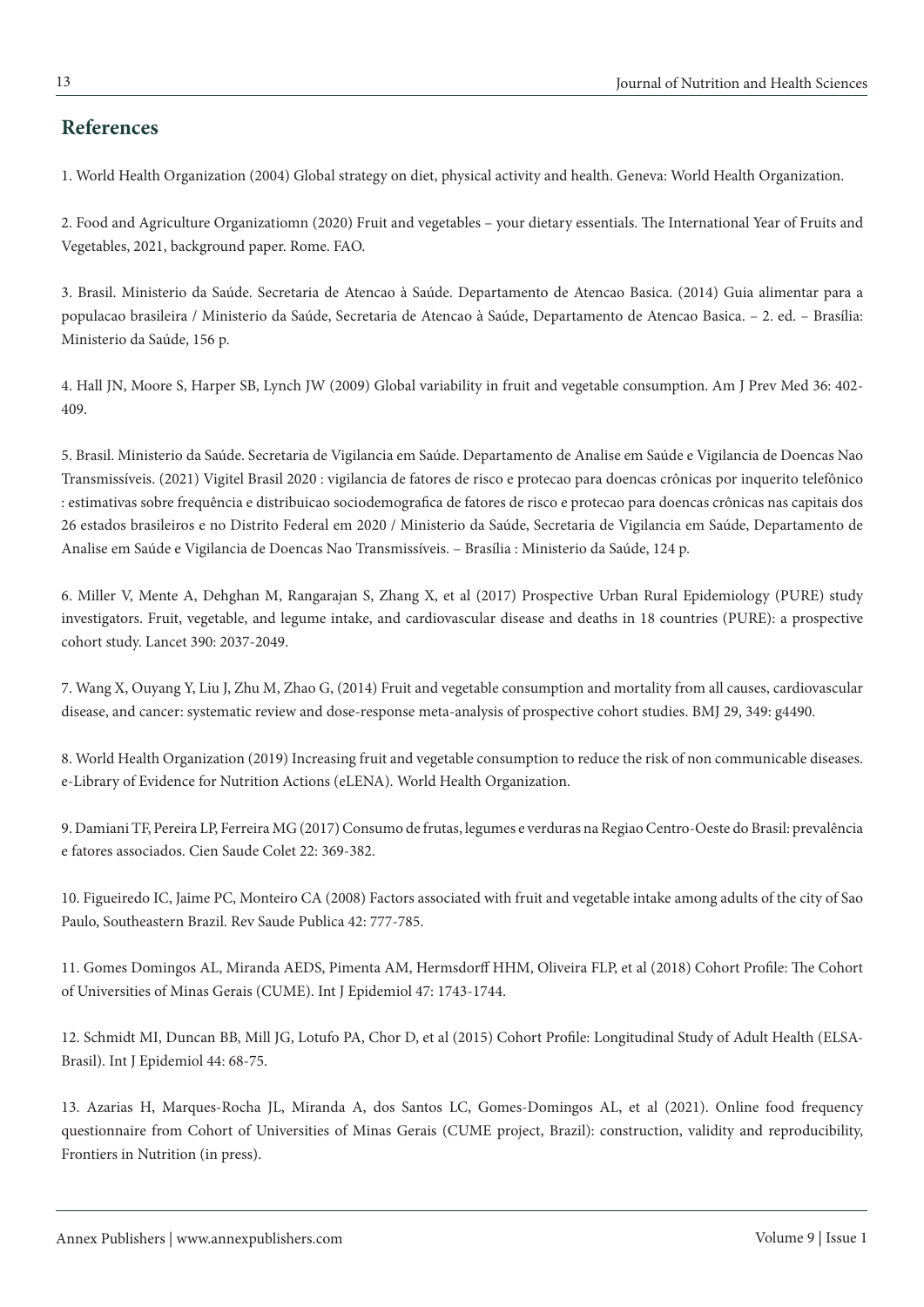14. Universidade Estadual de Campinas (2011) Tabela Brasileira de Composicao de Alimentos (TACO). NEPA – UNICAMP, Campinas, ed. 4, rev. e ampl. -- Campinas: NEPA. UNICAMP, 161p.

15. United States Department of Agriculture. Standard Release 25 (2012). Table of Chemical Composition of Foods.

16. Alexandre VP, Peixoto MRG, Schmitz BAS, Moura EC (2014) Fatores associados às praticas alimentares da populacao adulta de Goiania, Goias, Brasil. Rev Bras Epidemiol 17: 267-280.

17. Dahlgren G, Whitehead M (1991) Policies and Strategies to Promote Social Equity in Health Stockholm. Institute for Future Studies.

18. Estima CCP, Philippi ST, Alvarenga MS (2009) Fatores determinantes de consumo alimentar: por que os indivíduos comem o que comem? Rev Bras Nutr Clin 24: 263-268.

19. World Health Organization (2020) Who guidelines on physical activity and sedentary behaviour. Geneva: WHO.

20. National Institute on Alcohol Abuse and Alcoholism (NIAAA) (2015) Drinking Levels Defined.

21. Martins, APB, Levy RB, Claro RM, Moubarac JC, Monteiro CA (2013) Participacao crescente de produtos ultraprocessados na dieta brasileira (1987-2009). Rev Saúde Pública 47: 656-665.

22. Pavao AL, Werneck GL, Campos MR (2013) Self-rated health and the association with social and demographic factors, health behavior, and morbidity: a national health survey. Cad Saude Publica. 29: 723-734.

23. World Health Organization (1998) Obesity: preventing and managing the global epidemic. Geneva: Report of a WHO Consultation on Obesity (WHO technical report series, 894).

24. Organizacao Pan-Americana De Saúde/OPAS. XXXVI (2002) Reunión del Comitê Asesor de Ivestigaciones en Salud – Encuestra Multicêntrica – Salud Beinestar y Envejecimeiento (SABE) en America Latina e el Caribe – Informe preliminar.

25. American Heart Association (2020) International Society of Hypertension global hypertension practice guidelines. J Hypertens 38: 982-1004.

26. Sociedade Brasileira de Diabetes (2019) Diretrizes Sociedade Brasileira de Diabetes 2019-2020. Clanad.

27. Miranda AES, Ferreira AVM, Oliveira FLP, Hermsdorff HHM, Bressan J, et al (2017) Validation of metabolic syndrome and its self reported components in the CUME Study. REME 21: e-10691.

28. Victora CG, Huttly SR, Fuchs SC, Olinto MT (1997) The role of conceptual frameworks in epidemiological analysis: a hierarchical approach. Int J Epidemiol 26:224-227.

29. Fuchs SC, Victora CG, Fachel J (1996) Hierarchical model: a proposal for a model to be applied in the investigation of risk factors for severe diarrhea. Rev. Saúde Pública 30: 168-178.

30. Vigilancia de fatores de risco e protecao para doencas crônicas por inquerito telefônico (2020) estimativas sobre frequência e distribuicao sociodemografica de fatores de risco e protecao para doencas crônicas nas capitais dos 26 estados brasileiros e no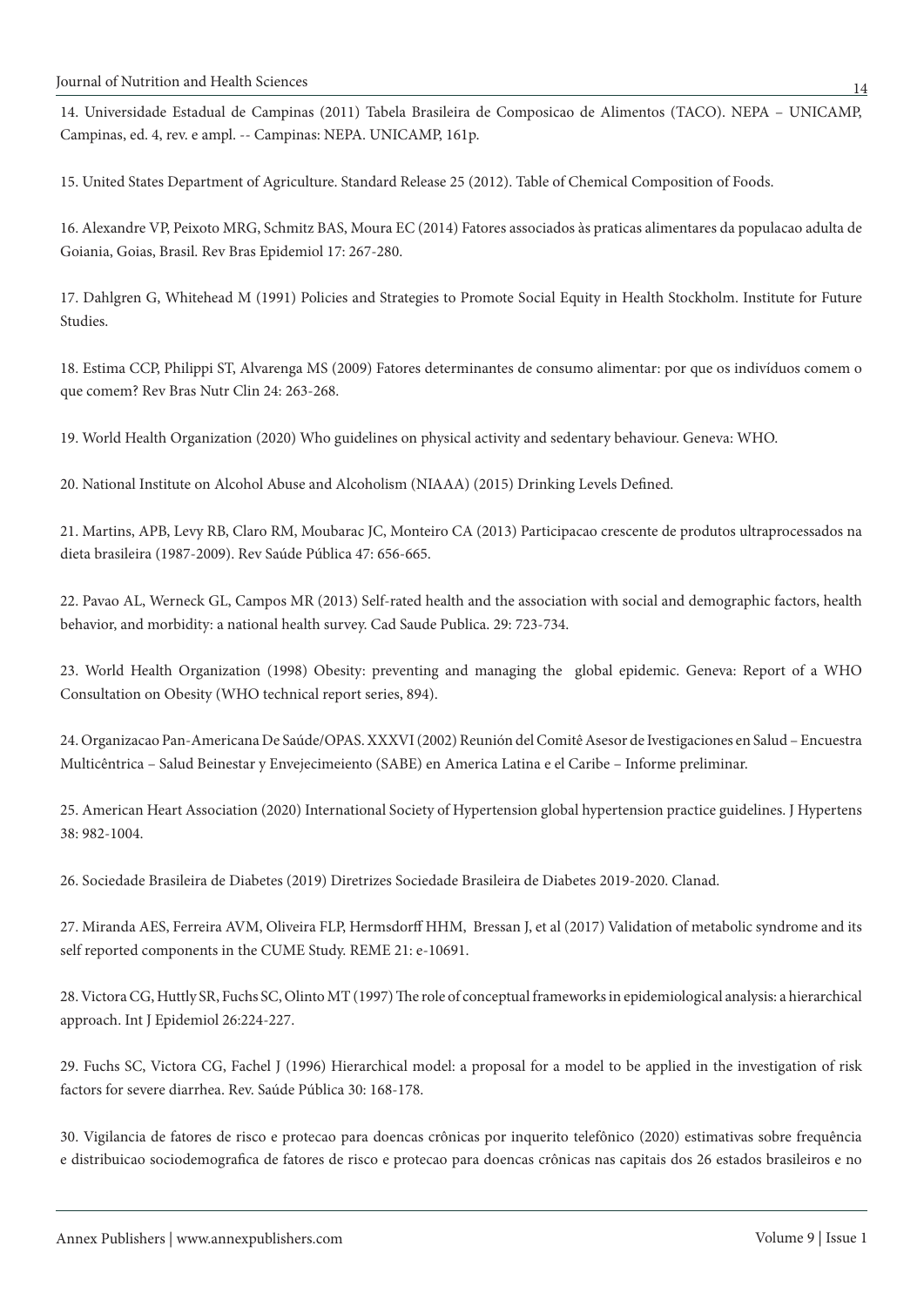Distrito Federal em 2019 [recurso eletrônico] / Ministerio da Saúde, Secretaria de Vigilancia em Saúde, Departamento de Analise em Saúde e Vigilancia de Doencas nao Transmissíveis. – Brasília: Ministerio da Saúde.

31. Kovalskys I, Rigotti A, Koletzko B, Fisberg M, Gómez G, et al (2019) ELANS Study Group. Latin American consumption of major food groups: Results from the ELANS study. PLoS One 14: e0225101.

32. Peltzer K, Pengpid S (2015) Correlates of healthy fruit and vegetable diet in students in low, middle and high income countries. Int J Public Health. 60: 79-90.

33. Silveira EA, Martins BB, de Abreu LR, Cardoso CK (2015) Baixo consumo de frutas, verduras e legumes: fatores associados em idosos em capital no Centro-Oeste do Brasil. Cien Saude Colet. 20: 3689-3699.

34. Mackenbach JD, Brage S, Forouhi NG, Griffin SJ, Wareham NJ, et al (2015) Does the importance of dietary costs for fruit and vegetable intake vary by socioeconomic position? Br J Nutr 114: 1464-70.

35. Instituto Brasileiro de Geografia e Estatística (2020) Pesquisa Nacional por Amostra de Domicílios: Rendimento medio nominal do trabalho principal, habitualmente recebido por mês, pelas pessoas de 14 anos ou mais de idade, ocupadas na semana de referência, com rendimento de trabalho, segundo os níveis de instrucao. Rio de Janeiro, 2020.

36. Santos GMGCD, Silva AMR, Carvalho WO, Rech CR, Loch MR (2019) Perceived barriers for the consumption of fruits and vegetables in Brazilian adults. Cien Saude Colet. 24: 2461-2470.

37. Galobardes B, Morabia A, Bernstein MS (2001) Diet and socioeconomic position: does the use of different indicators matter? Int J Epidemiol 30: 334-40.

38. Turrell G, Hewitt B, Patterson C, Oldenburg B (2003) Measuring socio-economic position in dietary research: is choice of socioeconomic indicator important? Public Health Nutr 6: 191-200.

39. Jaime PC, Figueiredo ICR, Moura EC, Malta DC (2009) Fatores associados ao consumo de frutas e hortalicas no Brasil, 2006. Rev Saude Publica 43: 57-64.

40. Campos VC, Bastos JL, Gauche H, Boing AF, Assis MAA (2010) Fatores associados ao consumo adequado de frutas, legumes e verduras em adultos de Florianópolis. Rev. bras. epidemiol 13 :352-362.

41. Silva JA, da Silva KS, Matias TS, Leal DB, de Oliveira ESA, Nahas MV (2020) Food consumption and its association with leisuretime physical activity and active commuting in Brazilian workers. Eur J Clin Nutr 74: 314-321.

42. French S, Rosenberg M, Knuiman M (2008) The clustering of health risk behaviours in a Western Australian adult population. Health Promot J Austr. 19:203-209.

43. Champion KE, Mather M, Spring B, Kay-Lambkin F, Teesson M, et al (2018) Clustering of Multiple Risk Behaviors Among a Sample of 18-Year-Old Australians and Associations With Mental Health Outcomes: A Latent Class Analysis. Front Public Health 6: 135.

44. Papanikolaou Y, Fulgoni VL (2008) Bean consumption is associated with greater nutrient intake, reduced systolic blood pressure, lower body weight, and a smaller waist circumference in adults: results from the National Health and Nutrition Examination Survey 1999-2002. J Am Coll Nutr 27: 569-576.